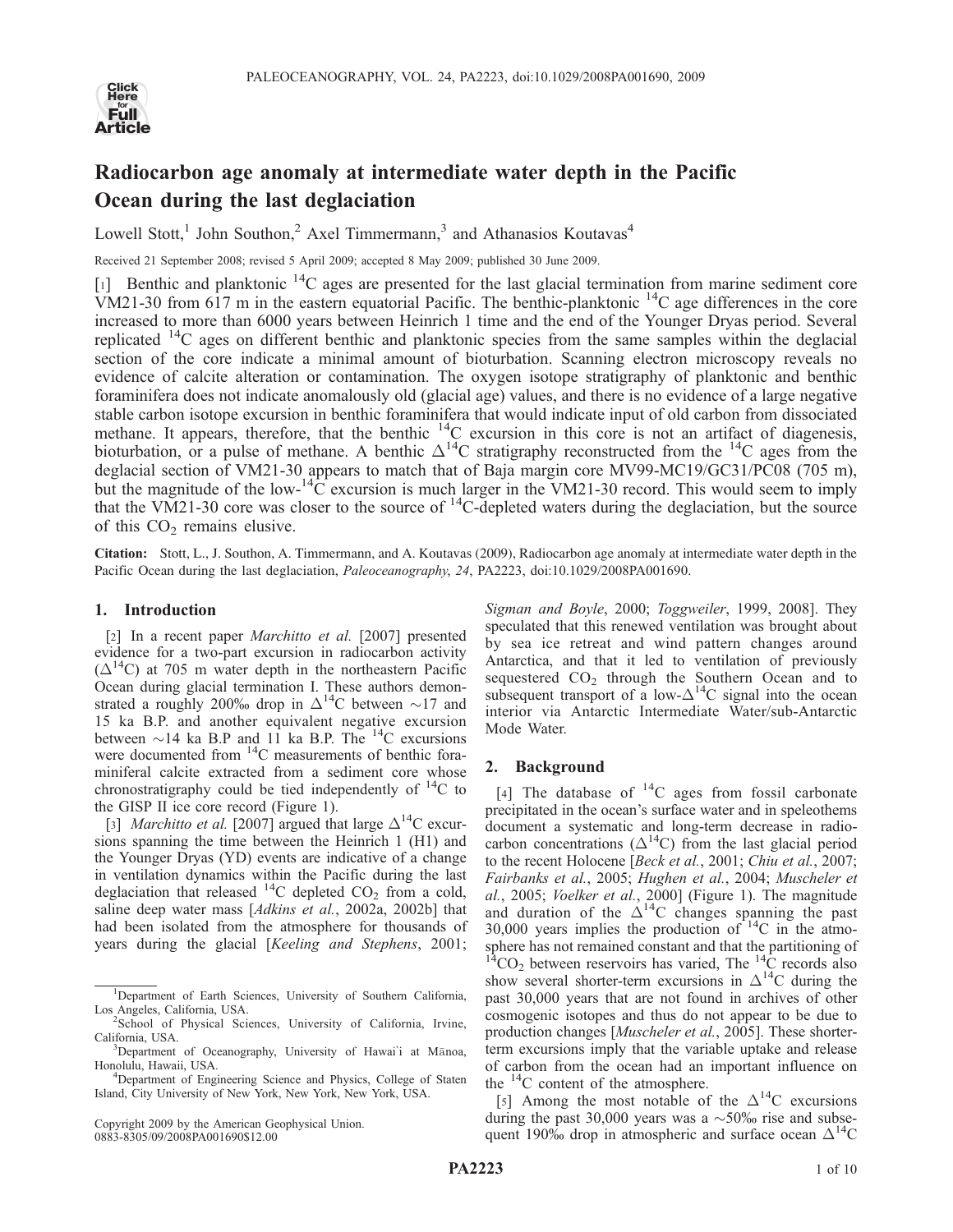

Figure 1. The INCAL  $\Delta^{14}$ C record based on tree rings, varves, and corals [Reimer et al., 2004] and Baja margin [Marchitto et al., 2007] compared to the deglacial rise in atmospheric  $CO<sub>2</sub>$  from Taylor Dome ice core [Smith et al., 1999].

between 17.5 and 14.5 ka B.P. (Figure 1), coeval with a rise in atmospheric concentrations [Monnin et al., 2001] that points to a release of  $CO<sub>2</sub>$  to the atmosphere from a <sup>14</sup>C-depleted reservoir. The deglacial rise in atmospheric  $CO<sub>2</sub>$  stratigraphy began to rise between 17 ka B.P. and 18 ka B.P., rising by 40 ppmv by 14.5 ka B.P. [Monnin et al., 2001]. The precise timing of the initial increase in  $CO<sub>2</sub>$  at the end of the last glacial has not been firmly established because of uncertainties in assigning gas ages to  $CO<sub>2</sub>$ records [Blunier and Brook, 2001; EPICA community members, 2004; Monnin et al., 2001]. In the Dome C ice core, the concentrations of both  $CO<sub>2</sub>$  and  $CH<sub>4</sub>$  begin to increase above their glacial values at 525 m. In the EDC1 [EPICA community members, 2004] time scale this depth has a corresponding gas age of 17 ka B.P.. However, by synchronizing  $CH<sub>4</sub>$  records from the Antarctic Dome C core and the Greenland GISP ice core [Blunier and Brook, 2001] and adopting the GISPII gas age model, the initial  $CO<sub>2</sub>$ rise would correspond to  $\sim$ 18 ka B.P. as originally presented by *Smith et al.* [1999] for the Taylor Dome core. In reviewing the ocean and atmospheric changes at the end of the last glacial Denton et al. [2006] and Broecker and Barker [2007] referred to the time between 17.5 and 14.5 ka B.P. as the ''mystery interval'' (MI) because of the wide spread ocean and atmospheric changes that accompanied the enigmatic  $\Delta^{14}$ C shift. The MI was a time of massive iceberg discharge in the North Atlantic (Heinrich 1 event) [Bond et al., 1993; Bond and Lotti, 1995] and of weakened North Atlantic Deep Water overturning circulation [McManus et al., 2004]. But since the radiocarbon excursion during the MI involved a large drop in  $\Delta^{14}$ C, it appears to have been caused by factors other than a reduction in North Atlantic overturning circulation itself since this would be expected to have reduced the uptake of  ${}^{14}CO_2$  from the atmosphere.

[6] Broecker and Barker [2007] pointed out in their review of available data for the period between 17.5 and 14.5 ka B.P. that in the absence of a sustained release of radiocarbon-dead  $CO<sub>2</sub>$  from either volcanism or from a methane outburst, neither of which is evident in ice core records, and with no evidence of dramatic  $^{14}$ C production changes [Muscheler et al., 2005], the most likely source of radiocarbon-depleted  $CO<sub>2</sub>$  would have been from the deep sea. But this would require there to have been a significant increase in the age of deep waters during the glacial, perhaps by as much as several thousand years beyond the age of the oldest water masses in the deep ocean today. The absolute size and distribution of such  $14^{\circ}$ C-depleted water is not easily estimated because so few deep sea <sup>14</sup>C records currently exist that can be used to reconstruct  $^{14}$ C gradients within the glacial ocean.

[7] There are a number of reasons to consider that an increase in ventilation age could have occurred during the last ice age. Pore water chlorinity data indicate bottom waters in the glacial ocean were more highly saline and more strongly stratified, which would have contributed to reduced ventilation rates [Adkins et al., 2002a]. In the North Atlantic,  $\Delta^{14}$ C values in benthic foraminifera from the Last Glacial Maximum and from H1 time in cores collected from below 3000 m are as much as 250% lower than modern values [*Robinson et al.*, 2005], implying there was greater proportion of older, more <sup>14</sup>C-depleted southern sourced waters in the North Atlantic at times when NADW was reduced. While these  $^{14}$ C results and the evidence of higher deep water salinities could imply a more sluggish circulation, to date there is no evidence from Pacific sites at depths below 2000 m documenting deep waters that were as much as 6000 years old during the last glacial [Broecker and Barker, 2007]. Where then would the  $^{14}$ C-depleted waters come from that ventilated the thermocline depths of the eastern North Pacific during the last glacial termination [Marchitto et al., 2007]?

[8] In the present study we have used radiocarbon ages of planktonic and benthic foraminifera to estimate the  ${}^{14}C$  age of both surface and intermediate waters in the eastern equatorial Pacific across the Mystery Interval in a further effort to evaluate the extent of <sup>14</sup>C-depleted waters within the Pacific during the deglaciation. New  $14C$  data is presented for core VM21-30 (Table 1), a core collected from 617 m water depth within the upwelling regime to the east of the Galapagos Islands (Figure 2). We targeted VM21-30 for this study for two reasons. First, we wished to further test whether 14C-depleted waters could be identified at a site located south of the equator where today most of the intermediate waters are ventilated in the Southern Ocean [McCreary and Lu, 2001]. Second, because this site lies within the upwelling region of the eastern tropical Pacific, <sup>14</sup>C-depleted  $CO_2$  may have ventilated through the upwelling system and would be apparent in the  ${}^{14}C$  ages of planktonic foraminifera. The sedimentation rate of VM21-30 [Koutavas et al., 2002; Koutavas and Lynch-Stieglitz, 2003] is somewhat higher than other open ocean sites, providing some assurance that bioturbation has not completely obscured a record of millennial-scale  $\Delta^{14}$ C change. Earlier, *Broecker et* al. [2004] measured very large planktonic-benthic age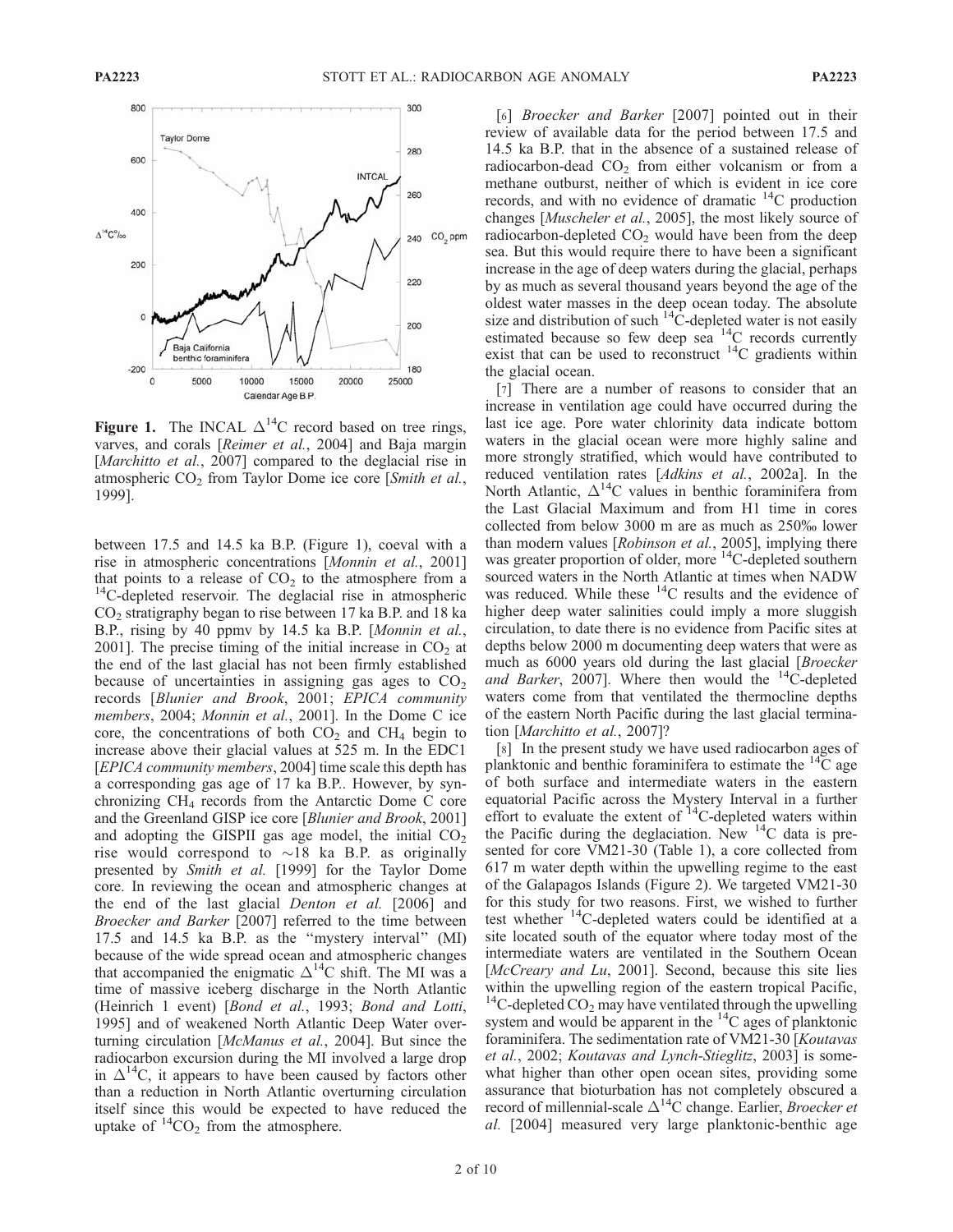

Figure 2. Location map of marine core described in the text. Colors represent bathymetry and topography.

differences from a sample taken at  $275-285$  cm in this core, but chose not to incorporate the planktonic and benthic ages from this core in their survey of Pacific  $^{14}$ C ventilation ages because of discrepancies in ages for mixed benthics and Uvigerina. However, taking the younger of their two VM21-30 benthic ages gives a benthic-planktonic age difference of 3620 years, substantially older than the  $\sim$ 800–1000 year difference that is observed today at this location [Key et al., 2004]. A larger data set of  $^{14}$ C data from VM21-30 is presented here and is compared with the  $^{14}$ C record from the Baja margin [Marchitto et al., 2007].

### 3. Sample Preparations, Age Models, and  $\Delta^{14}C$ **Chronologies**

[9] Foraminiferal samples for  $^{14}$ C dating were picked from the  $>250 \mu m$  size fraction of VM21-30 core sediments that had been disaggregated in tap water and dried at low temperature. Picked foraminifera were sonified briefly three times in deionized water, removing the supernatant after each rinse. This step was followed by a sonification rinse in methanol and then DI water, followed by a rinse in 0.15%  $H<sub>2</sub>0<sub>2</sub>$  in 0.1 M NaOH at 90°C for 5 min and briefly sonicated twice. After a final rinse in DI water and second rinse in methanol the samples were transferred to a drying oven maintained at  $50^{\circ}$ C. The  $^{14}$ C samples were typically between 2 and 5 mg, although several of the benthic samples were smaller because of lower abundances. AMS dating was carried out at the WHOI and UCI AMS laboratories (Table 2). Samples measured at UCI were leached 10% with dilute HCl immediately prior to hydrolysis, whereas WHOI samples were not leached. Geological calcite samples were measured at both laboratories to evaluate size-dependent sample processing blanks. Quoted uncertainties for both laboratories are based on scatter of multiple measurements as well as counting statistics, and include contributions from normalization to radiocarbon standards and for background subtraction. Three planktonic and one benthic sample measured at UCI underwent twostep dissolution, with independent  ${}^{14}C$  measurements of the  $CO<sub>2</sub>$  from the two fractions (Table 2).

[10] To develop a  $\Delta^{14}$ C stratigraphy for the VM21-30 core through the mystery interval we use several prominent  $\delta^{18}$ O and  $\delta^{13}$ C datums that are well characterized in the foraminiferal isotope stratigraphy through the last deglaciation. These include the negative shift in marine carbonate  $\delta^{18}$ O between 14.5 and 12.3 ka B.P. that marked meltwater event 1A, [Fairbanks, 1989; Peltier, 2005] and the 0.5%  $\delta^{13}$ C minimum in atmospheric  $^{13}$ CO<sub>2</sub> between  $\sim$ 18–11 ka B.P. documented in the Taylor Dome Ice core [Smith et al., 1999] (Figure 3). A corresponding deglacial  $\delta^{15}$ C excursion is also evident in the planktonic foraminifera isotope stratigraphies of tropical/subtropical Pacific cores [Bostock et al., 2004; Spero and Lea, 2002], allowing for direct correlation between the ice core and tropical marine records (Figure 3 and Table 3). We take the beginning and the end of the deglacial  $\delta^{13}$ C excursion in the Taylor Dome Ice Core stratigraphy [Smith et al., 1999] as chronologic datums and use these ages to estimate the sediment accumulation rate

Table 1. Core Locations

| Core                | Latitude                | Longitude        | Water Depth (m) |
|---------------------|-------------------------|------------------|-----------------|
| VM21-30             | $1^{\circ}13^{\prime}S$ | $89^\circ 41'W$  | 617             |
| MV99-MC19/GC31/PC08 | $23.5^\circ$ N          | $1116^{\circ}$ W | 705             |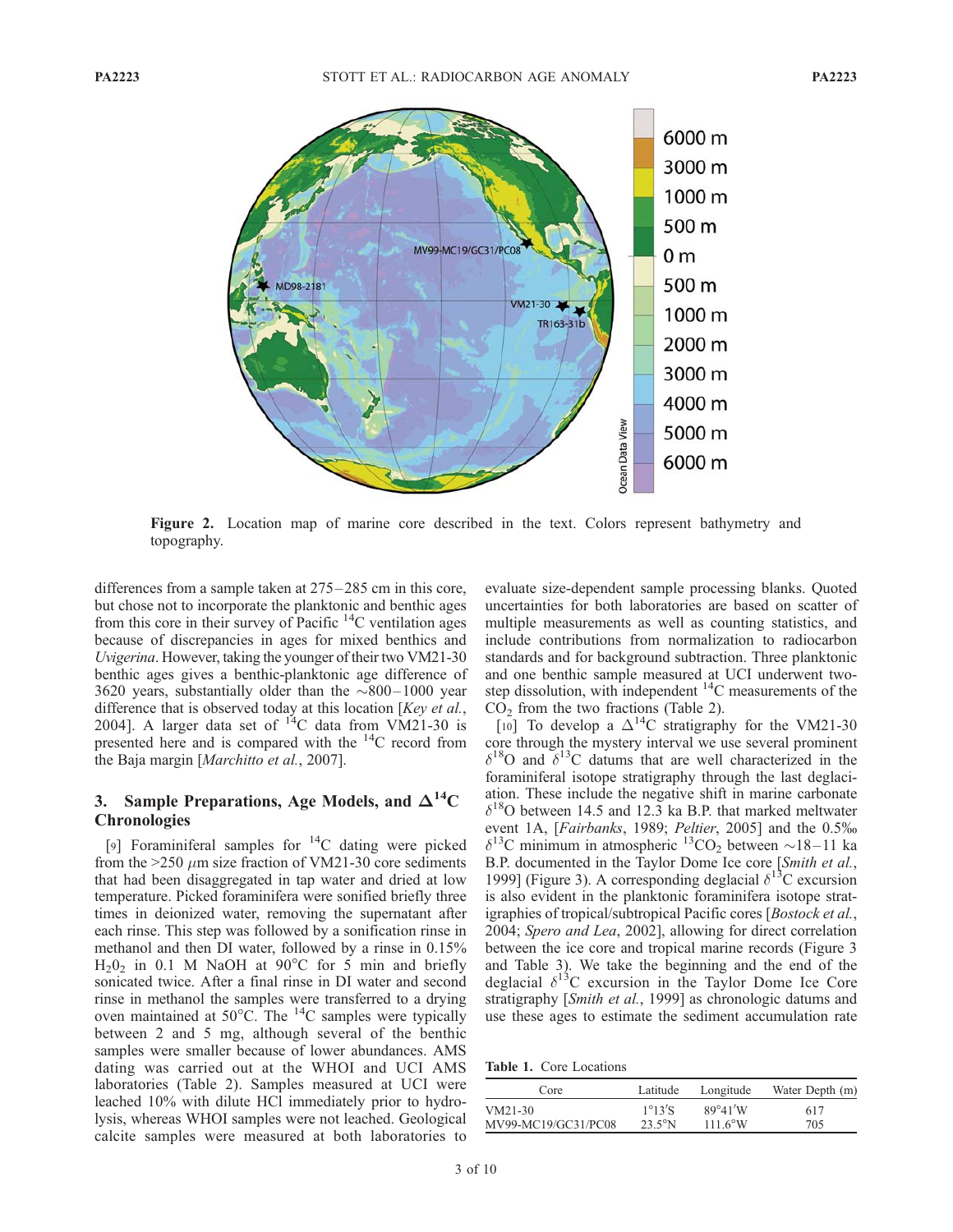Table 2. The <sup>14</sup>C Results for VM21-30

| Sample Depth (cm)          | Weight (mg)  | Benthics      | Planktonics                                         | $^{14}$ C (years B.P.) | $14$ C Error (years) | Accession Number <sup>a</sup>              |
|----------------------------|--------------|---------------|-----------------------------------------------------|------------------------|----------------------|--------------------------------------------|
| 0 <sup>b</sup>             |              |               | Globigerinoides dutertrei                           | 2,190                  | 45                   | OS-20675                                   |
| 12                         | 6.13         |               | Globigerinoides ruber                               | 1,865                  | 15                   | <b>UCIAMS-45224</b>                        |
| 12                         | 6.37         |               | Globigerinoides sacculifer                          | 1,875                  | 15                   | <b>UCIAMS-45225</b>                        |
| 12                         | 2.93         | Uvigerina     |                                                     | 3,070                  | 20                   | <b>UCIAMS-45223</b>                        |
| $27\,$                     | 5.90         |               | Globigerinoides ruber                               | 4,270                  | 20                   | <b>UCIAMS-45227</b>                        |
| $27\,$                     | 5.84         |               | Globigerinoides sacculifer                          | 3,755                  | 20                   | <b>UCIAMS-45228</b>                        |
| $27\,$                     | 3.25         | Uvigerina     |                                                     | 4,790                  | 20                   | <b>UCIAMS-45226</b>                        |
| $55^{\rm b}$               |              |               | Globigerina dutertrei                               | 5,620                  | 55                   | OS-30482                                   |
| 66                         | 3.90         | Uvigerina     |                                                     | 7,545                  | 20<br>20             | <b>UCIAMS-45229</b>                        |
| 66<br>66                   | 6.35<br>3.78 |               | Globigerinoides ruber<br>Globigerinoides sacculifer | 6,760<br>6,335         | 20                   | <b>UCIAMS-45230</b><br><b>UCIAMS-45231</b> |
| $107 - 108$                | 2.20         | Uvigerina     |                                                     | 11,850                 | 280                  | OS-38610                                   |
| $107 - 108$                | 6.61         |               | Globigerinoides sacculifer                          | 8,590                  | 45                   | OS-38368                                   |
| $107 - 108$                | 5.44         |               | Globorotalia menardii                               | 8,500                  | 20                   | <b>UCIAMS-39277</b>                        |
| $114 - 115$                | 6.09         |               | Globigerinoides sacculifer                          | 8,690                  | 55                   | OS-38375                                   |
| $114 - 115$                | 5.24         |               | Globorotalia menardii                               | 8,525                  | 30                   | <b>UCIAMS-39278</b>                        |
| $114 - 115$                | 1.81         | Uvigerina     |                                                     | 11,750                 | 230                  | OS-38612                                   |
| 120 <sup>b</sup>           |              |               | Globigerina dutertrei                               | 9,830                  | 55                   | OS-20674                                   |
| 139                        | 3.78         |               | Globigerinoides sacculifer                          | 10,050                 | 50                   | OS-38376                                   |
| 139                        | 3.45         |               | Globorotalia menardii                               | 10,090                 | 30                   | <b>UCIAMS-39279</b>                        |
| 139                        | 1.18         | Uvigerina     |                                                     | 15,350                 | 360                  | OS-38620                                   |
| 143                        | 5.77         |               | Globigerinoides sacculifer                          | 10,150                 | 55                   | OS-38370                                   |
| 143                        | 4.84         |               | Globorotalia menardii                               | 9,830                  | 20                   | <b>UCIAMS-39280</b>                        |
| 143                        | 1.74         | Uvigerina     |                                                     | 16,550                 | 390                  | OS-38614                                   |
| $150 - 151$                | 4.35         |               | Globigerinoides ruber                               | 11,770                 | 40                   | <b>UCIAMS-43159</b>                        |
| $150 - 151$                | 3.06         |               | Globigerinoides sacculifer                          | 10,810                 | 45                   | <b>UCIAMS-43160</b>                        |
| $150 - 151$                | 1.83         | Uvigerina     |                                                     | 17,460                 | 170                  | <b>UCIAMS-43158</b>                        |
| $151^{\rm b}$              |              |               | Globigerina dutertrei                               | 11,250                 | 50                   | OS-20676                                   |
| $161^b$                    |              |               | Globigerina dutertrei                               | 13,400                 | 75                   | OS-21890                                   |
| $170^{\rm b}$              |              |               | Globigerina dutertrei                               | 11,750                 | 90                   | OS-30483                                   |
| $170 - 171$                | 3.81         |               | Globigerinoides ruber                               | 13,590                 | 45                   | <b>UCIAMS-43162</b>                        |
| $170 - 171$                | 2.19         |               | Globigerinoides sacculifer                          | 12,680                 | 70                   | <b>UCIAMS-43163</b>                        |
| $170 - 171$                | 2.62         | Uvigerina     |                                                     | 19,730                 | 150                  | <b>UCIAMS-43161</b>                        |
| 177                        | 2.17         |               | Globigerinoides sacculifer                          | 12,000                 | 130                  | UCIAMS-38304                               |
| 177                        | 3.98         |               | Globorotalia menardii                               | 11,950                 | 25                   | <b>UCIAMS-39281</b>                        |
| 177                        | 1.34         | Oridorsalis   |                                                     | 19,950                 | 150                  | <b>UCIAMS-39282</b>                        |
| 177<br>181.5               | 2.22<br>2.81 | Uvigerina     |                                                     | 21,100                 | 560<br>55            | OS-38609                                   |
| 181.5                      | 2.50         |               | Globigerinoides sacculifer<br>Globorotalia menardii | 12,000<br>12,405       | 40                   | OS-38408                                   |
| 181.5                      | 1.29         | Uvigerina     |                                                     | 18,650                 | 380                  | <b>UCIAMS-39283</b><br>OS-38619            |
| $184^{b}$                  |              |               | Globigerina dutertrei                               | 12,250                 | 70                   | OS-30484                                   |
| $201 - 202$                | 2.80         |               | Globigerinoides ruber                               | 14,540                 | 45                   | <b>UCIAMS-46970</b>                        |
| $201 - 202$                | 3.90         |               | Globigerinoides sacculifer                          | 14,020                 | 35                   | <b>UCIAMS-46971</b>                        |
| $201 - 202$                | 2.64         | Uvigerina     |                                                     | 20,320                 | 80                   | <b>UCIAMS-46969</b>                        |
| 211                        | 5.03         |               | Globigerina dutertrei                               | 15,750                 | 40                   | <b>UCIAMS-46973</b>                        |
| 211                        | 2.63         |               | Globorotalia menardii                               | 13,290                 | 35                   | <b>UCIAMS-46974</b>                        |
| 211                        | 2.49         | Uvigerina     |                                                     | 20,970                 | 90                   | <b>UCIAMS-46972</b>                        |
| $215^{b}$                  |              |               | Globigerina dutertrei                               | 13,400                 | 90                   | OS-30485                                   |
| 216                        | 1.43         | Mixed benthic |                                                     | 16,470                 | 80                   | <b>UCIAMS-46975</b>                        |
| 221                        | 2.82         |               | Globigerinoides ruber                               | 17,015                 | 50                   | <b>UCIAMS-46977</b>                        |
| 221                        | 2.71         |               | Globigerinoides sacculifer                          | 14,445                 | 45                   | <b>UCIAMS-46978</b>                        |
| 221                        | 3.32         | Uvigerina     |                                                     | 20,600                 | 80                   | <b>UCIAMS-46976</b>                        |
| $225^{\circ}$              | 2.20         |               | Globigerina dutertrei 1                             | 15,650                 | 70                   | <b>UCIAMS-47875</b>                        |
| $225^{\circ}$              | 2.50         |               | Globigerina dutertrei 2                             | 16,520                 | 80                   | <b>UCIAMS-47876</b>                        |
| 225                        | 1.50         | Mixed benthic |                                                     | 21,260                 | 150                  | UCIAMS-47864                               |
| $236^{\circ}$              | 2.70         |               | Globigerina dutertrei 1                             | 17,550                 | 80                   | UCIAMS-47877                               |
| $236^{\circ}$              | 2.70         |               | Globigerina dutertrei 2                             | 17,430                 | 80                   | <b>UCIAMS-47878</b>                        |
| 236                        | 1.50         | Mixed benthic |                                                     | 19,120                 | 110                  | <b>UCIAMS-47865</b>                        |
| 240                        | 0.90         |               | Globigerinoides sacculifer                          | 14,830                 | 70                   |                                            |
| 241                        | 1.80         |               | Globigerina dutertrei 1                             | 16,710                 | 90                   | <b>UCIAMS-47879</b>                        |
| 241                        | 2.30         |               | Globigerina dutertrei 2                             | 17,140                 | 80                   | <b>UCIAMS-47880</b>                        |
| 241                        | 2.20         | Uvigerina 1   |                                                     | 21,580                 | 140                  | UCIAMS-47881                               |
| 241                        | 1.40         | Uvigerina 2   |                                                     | 21,380                 | 180                  | <b>UCIAMS-47882</b>                        |
| 251                        | 1.20         |               | Globigerinoides sacculifer                          | 18,560                 | 100                  | UCIAMS-47867                               |
| $250^{\rm b}$              |              |               | Globigerina dutertrei                               | 16,800                 | 80                   | OS-20680                                   |
| 251                        | 4.67         | Mixed benthic |                                                     | 22,760                 | 90                   | <b>UCIAMS-46979</b>                        |
| $268 - 269$<br>$268 - 269$ | 3.58<br>4.16 | Oridorsalis   | Globigerinoides ruber                               | 20,510<br>24,440       | 80<br>80             | <b>UCIAMS-39284</b><br><b>UCIAMS-39289</b> |
| $268 - 269$                | 7.69         | Uvigerina     |                                                     | 24,430                 | 90                   | <b>UCIAMS-39290</b>                        |
|                            |              |               |                                                     |                        |                      |                                            |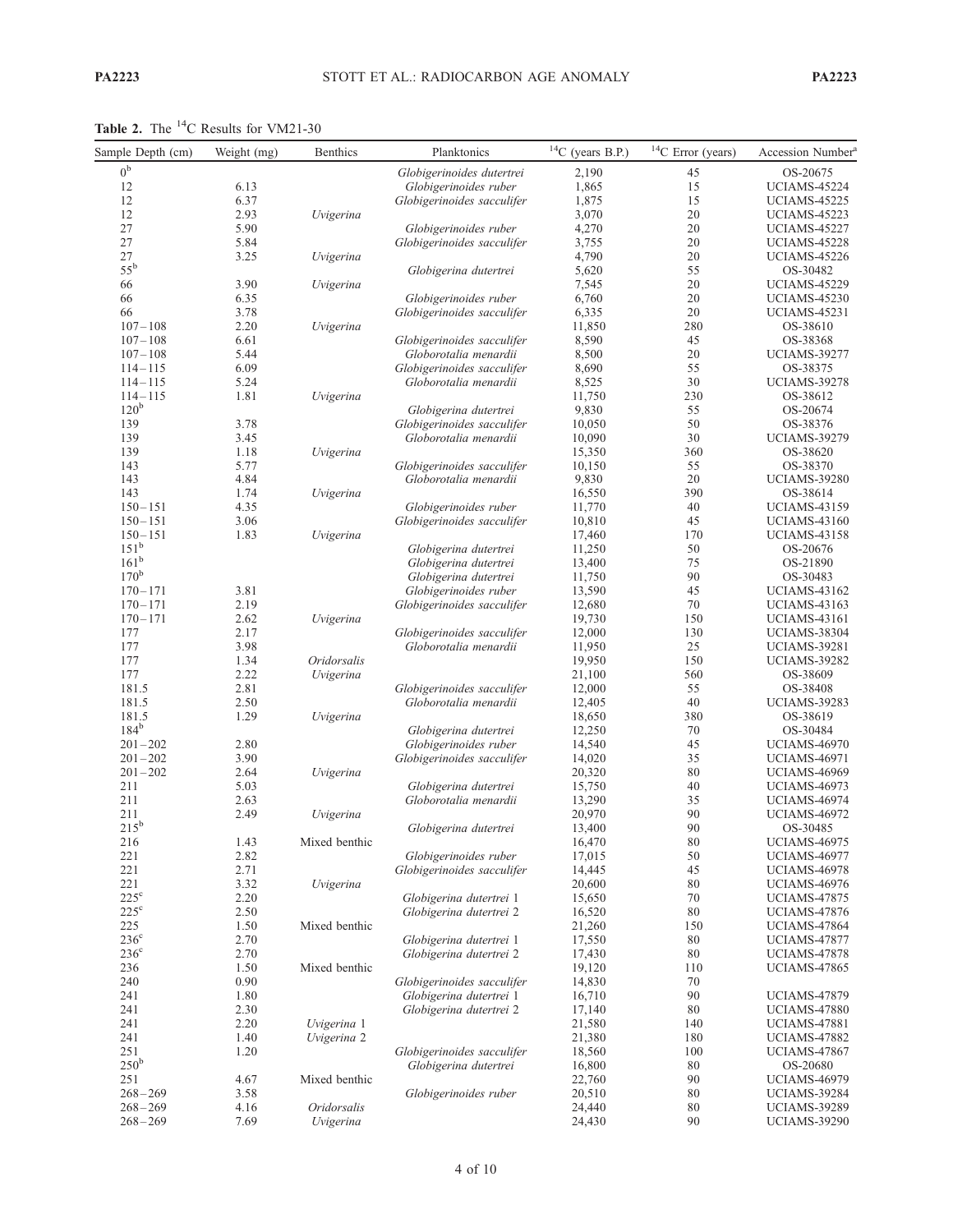| Sample Depth (cm) | Weight (mg) | <b>Benthics</b> | Planktonics           | ${}^{14}C$ (years B.P.) | <sup>14</sup> C Error (years) | Accession Number <sup>a</sup> |
|-------------------|-------------|-----------------|-----------------------|-------------------------|-------------------------------|-------------------------------|
| $278 - 280$       | 5.68        |                 | Globigerinoides ruber | 21,330                  | 80                            | UCIAMS-39291                  |
| $278 - 280$       | 8.21        | Oridorsalis     |                       | 26,650                  | 110                           | UCIAMS-39292                  |
| $278 - 280$       | 7.85        | Uvigerina       |                       | 23,180                  | 70                            | <b>UCIAMS-39293</b>           |
| $320^{\rm b}$     |             |                 | Globigerina dutertrei | 25,100                  | 150                           | OS-30486                      |
| 400 <sup>b</sup>  |             |                 | Globigerina dutertrei | 26,900                  | 150                           | OS-15720                      |

Table 2. (continued)

<sup>a</sup>UCI results obtained in the present study have been corrected for isotopic fractionation according to the conventions of Stuiver and Polach [1977], with  $\delta^{13}$ C values measured on prepared graphite using the AMS spectrometer. These can differ from  $\delta^{13}$ C of the original material, if fractionation occurred during sample graphitization or the AMS measurement, and are not shown.

 $^{\rm b}$ From [Koutavas and Lynch-Stieglitz, 2003].

Two-step dissolution.

(age model) through the deglacial section of VM21-30 (Table 3). We note that the chronology of these datums in the Taylor Dome Ice core has uncertainties of several centuries [Monnin et al., 2001]. We also recognize that the Taylor Dome age model as presented by Grootes et al. [2001] and as presented by *Smith et al.* [1999] differ in the glacial section of the core, prior to  $\sim$  18 ka B.P. By using the ice core datums to align the marine and ice core stratigraphies through the deglacial sections we have attempted to circumvent potential error that would arise from varying marine  $^{14}$ C reservoir ages in the eastern tropical Pacific. In the Holocene and LGM sections however, there are no such datums that tie the ice and marine core stratigraphies together. The VM21-30 age model for the Holocene and for the LGM interval was developed by applying conventional  $^{14}$ C calendar year calibrations to the planktonic  $^{14}$ C ages INTCAL04 [Reimer et al., 2004] with a 500 year reservoir age correction. We acknowledge that this reservoir correction introduces an unknown level of age uncertainty. The magnitude of this uncertainty cannot be fully assessed but we compare the resulting D14C stratigraphy for VM21- 30 to that of Cariaco Basin [Fairbanks et al., 2005; Hughen et al., 2004] (Figure 4). The comparison suggests that the constant reservoir age assumption is not too far off because in the LGM and in the Holocene the two records are reasonably similar. In the deglacial section of the VM21-30



Figure 3. The deglacial  $\delta^{13}C_{\text{(VSMOW)}}$  stratigraphy of tropical Pacific planktonic foraminifera from eastern equatorial cores VM21-30 (Globigerinoides ruber [Koutavas and Lynch-Stieglitz, 2003]) and TR163-31b (Globigerinoides dutertrei [Patrick and Thunell, 1997]) and western tropical Pacific core MD98-2181 (Globigerinoides ruber [Stott et al., 2004]) with deglacial  $\delta^{13}$ C stratigraphy for atmospheric CO2 from Taylor Dome ice core [Smith et al., 1999]. The mystery interval is marked in gray. The beginning of the deglacial  $\delta^{13}$ C excursion is less certain in the ice core because of the resolution of the measurements. However, each of the marine records documents a  $\delta^{13}$ C excursion during the early part of the deglaciation that is similar in magnitude to the atmospheric signal and is characterized by two minima, one centered at  $16-17$  ka B.P. and the second centered between 11.5 and 13.5 ka B.P. The MD98-2181 core has a disturbed interval between 961 and 941 cm [Stott, 2007], so the precise position of this second  $\delta^{13}$ C minimum is less certain.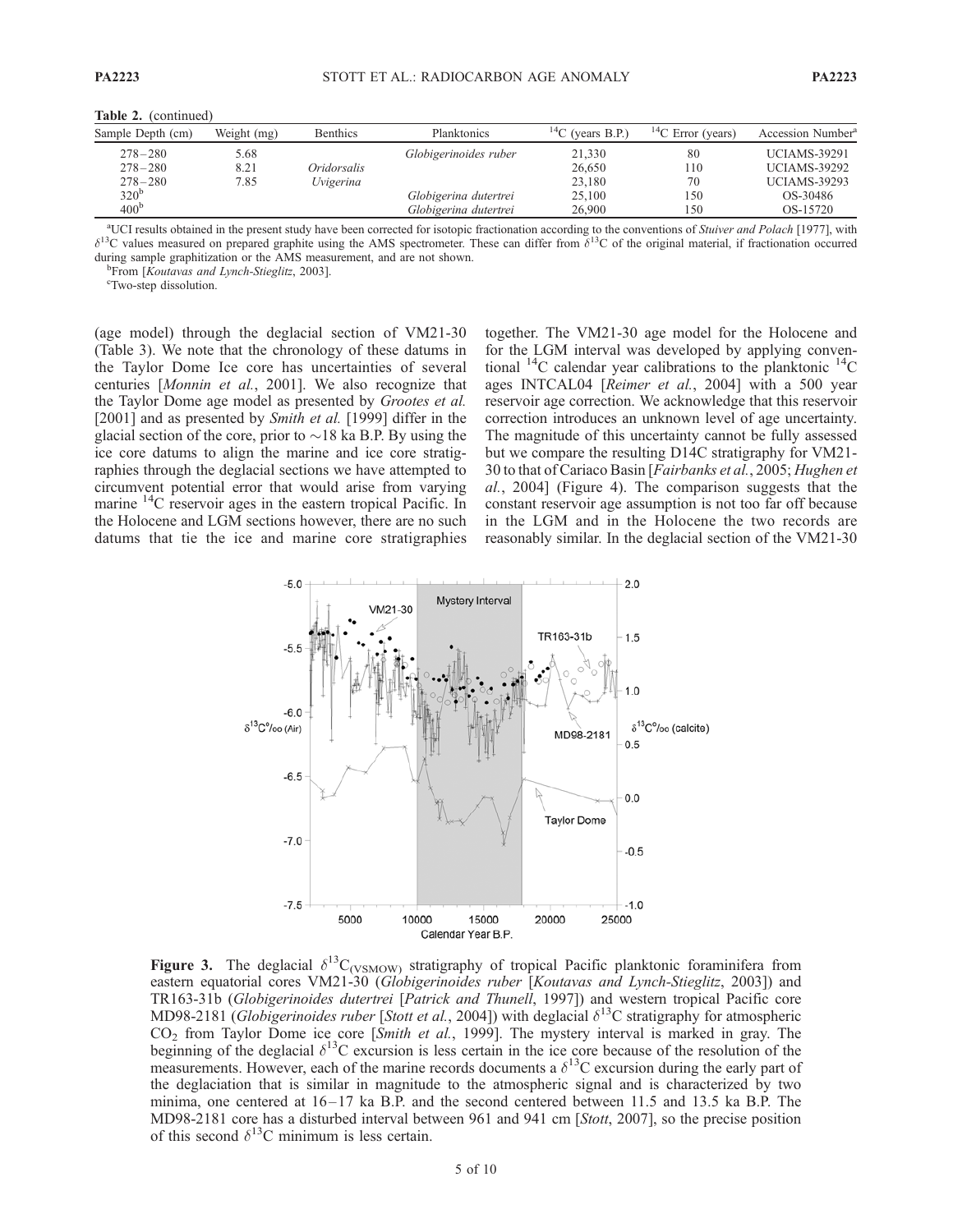

Figure 4. The planktonic  $\Delta^{14}C$  stratigraphy of VM21-30 (dashed) in comparison with the planktonic  $\Delta^{14}$ C stratigraphy from Cariaco Basin (solid) [Hughen et al., 2006].

record there is a marked offset relative to the Cariaco Basin record (Figure 4). The VM21-30 values are markedly lower during the Mystery Interval, coinciding with the large benthic-planktonic <sup>14</sup>C differences. One potential implication of this would be that old radiocarbon was being upwelled into the surface waters in the eastern equatorial Pacific during the Mystery Interval.

#### 4. Preservation of Foraminiferal Calcite

[11] We assessed the preservation of VM21-30 foraminifera and the efficiency of our cleaning techniques with scanning electron microscope (SEM) examination both benthic and planktonic foraminiferal tests from several core samples (Figure 5). Examination of the surficial and cross sections of shell calcite of both benthic and planktonic specimens revealed no evidence of alteration or secondary calcite. The results convinced us that the carbonate from the VM21-30 core is well preserved and contains very little contaminating detritus after cleaning.

## 5. VM21-30 $^{14}$ C Results

[12] The  $^{14}$ C ages of benthic and planktonic foraminifera are shown in Figure 6 and listed in Table 2. The average sediment accumulation rate based on the planktonic  $^{14}$ C age/depth trend is  $\sim$ 10 cm/ka, relatively high for an open ocean site. Nonetheless, the planktonic 14C ages from the VM21-30 core exhibit a good deal of scatter and this presumably reflects the influence of bioturbation. The down core planktonic 14C ages do not however, exhibit any large deviations or excursions whereas the down core trend of benthic  $^{14}$ C ages from this core does exhibit a distinctive nonlinear trend with depth (Figure 6). At the top of the core the benthic ages are offset from the planktonic ages by an average of 1000 years. Below 100 cm the benthicplanktonic age differences increase significantly. Between 100 and 115 cm the benthic-planktonic  $^{14}$ C age difference is  $\sim$ 3000 years and increases to more than 6000 years at 170 cm. A maximum benthic-planktonic age difference of 8550 years occurs at the 177 cm horizon. Below 177 cm the  $\Delta$  ages decrease again to roughly 3000 years.

[13] We measured  ${}^{14}C$  ages of two planktonic and benthic foraminiferal species from several different sample horizons. Benthic samples of Oridosalis and Uvigerina were measured from samples at 177 cm, 268.5 cm and 279 cm. We also measured two successive leaches of *Uvigerina* from the 241 cm sample. Both benthic species from the 177 cm and 268.5 cm samples returned ages that are indistinguishable from one another whereas the 279 cm sample returned an age for Oridosalis that is 3400 years older than Uvigerina. The two *Uvigerina* leaches from the 241 cm sample are again, indistinguishable from one another (Table 2). In each of these samples the benthic-planktonic age differences are significantly larger than are the samples from the Holocene portion of this core and as much as 3000 to 5000 years greater than the age difference between surface waters and intermediate waters today in the EEP. At the same time, there are two samples from the deglacial section of the core for which the benthic  $^{14}$ C ages are clearly much younger than the benthic ages from above and below. A mixed benthic sample from 215 cm returned an age of 16,470 years whereas *Uvigerina* from the 211 cm horizon is 20,970 years and the Uvigerina from the 221 cm horizon is 20,600 years. At 236 cm the mixed benthic  $^{14}$ C age is also younger than are the samples above and below this horizon (Table 2).

[14] The  $^{14}$ C reproducibility of planktonic foraminiferal species varies among samples (Table 2). From several samples specimens of Globigerinoides ruber returned  $^{14}$ C ages that are older than *Globigerinoides sacculifer*. But in samples that exhibit the largest benthic-planktonic age difference  $(\sim 200 - 100)$  cm), the planktonic species have very similar  $^{14}$ C ages. In fact, for the 177 cm sample both G. sacculifer and Globorotalia menardii returned  ${}^{14}C$  ages of 12,000  $+/-$  130 years and 11,950  $+/-$  25 years, respectively. The benthic samples of Oridosalis and Uvigerina from this same sample are  $19,950 +/- 150$  and  $21,100 +/-$ 560, respectively. If such good reproducibility for both the planktonic and the benthic  $^{14}$ C ages is taken to be an indicator of how reliable these ages measurements are, it means that the surface to intermediate water  $^{14}$ C age difference was as much as 8000 years during the last deglaciation. This result would seem inconceivable if it were not for the results of *Marchitto et al.* [2007]. These anomalously large benthic-planktonic age differences are restricted to the deglacial section of the core and coincide at least approximately

Table 3. Calendar Ages of Stable Isotope Datums in Pacific Cores<sup>a</sup>

| Core      | (cm) | Top $\delta^{13}$ C Minima Meltwater 1A $\delta^{18}$ O Base $\delta^{13}$ C Minima<br>Shift (cm) | (cm) |
|-----------|------|---------------------------------------------------------------------------------------------------|------|
| $VM21-30$ | 116  | 182                                                                                               | 250  |
| TR163-31b | 30   | 80                                                                                                | 96   |
| MD98-2181 | 860  | 1080                                                                                              | 1238 |

<sup>a</sup>Top  $\delta^{13}$ C minima, 10 ka B.P.; meltwater 1A  $\delta^{18}$ O shift, 14.5 ka B.P.; base  $\bar{\delta}^{13}$ C minima, 17.5 ka B.P.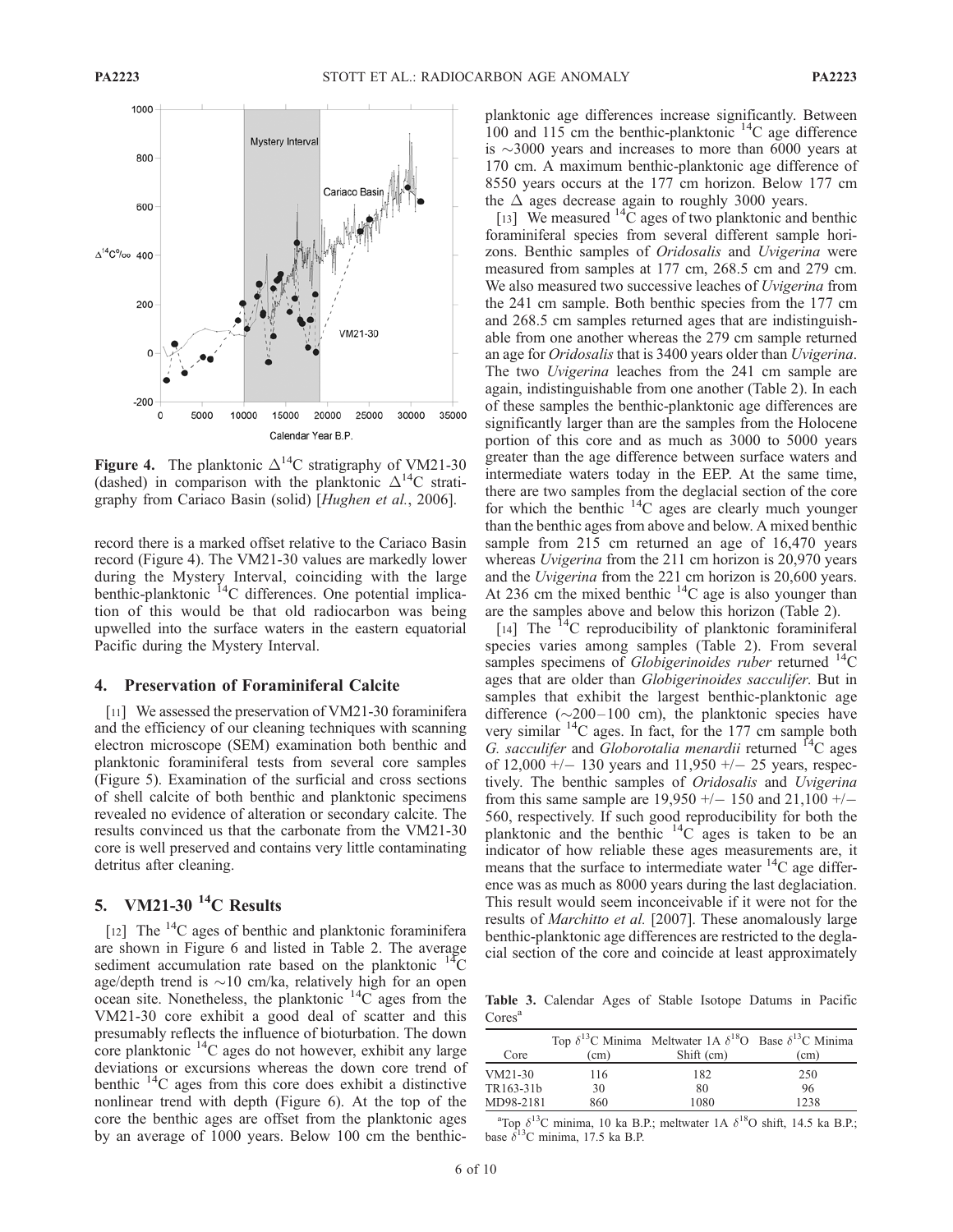

Figure 5. Foraminifera from VM21-30. (a) (clockwise from top left) Uvigerina (221 cm), Oridosalis (221 cm), Globigerinoides ruber (27 cm), and Globigerinoides sacculifer (27 cm). (b) (left) Interior of G. ruber (221 cm) showing clean and clear pores and wall surface with small rhombs of nonforaminiferal material and (right) interior of *Uvigerina* (221 cm). (c) Cross sections through walls of (left) G. ruber (221 cm) and (right) G. sacculifer (221 cm). All interior surfaces are clean of detritus, and the pores are open. There is no evidence of diagenesis.

with the timing of the  $\Delta^{14}$ C excursion that has been documented from the Baja margin. Furthermore, we see no evidence of a preservation bias between the Holocene and the deglacial samples of this core and the abundances of benthic foraminifera are similar in the Holocene and degla-

cial sections of the core. There is no marked excursion in the oxygen isotope stratigraphy of Uvigerina that would indicate the specimens from the deglacial section have been displaced from older, glacial age horizons (Figure 7). Indeed, the entire benthic glacial Holocene  $\delta^{18}$ O stratigraphy agrees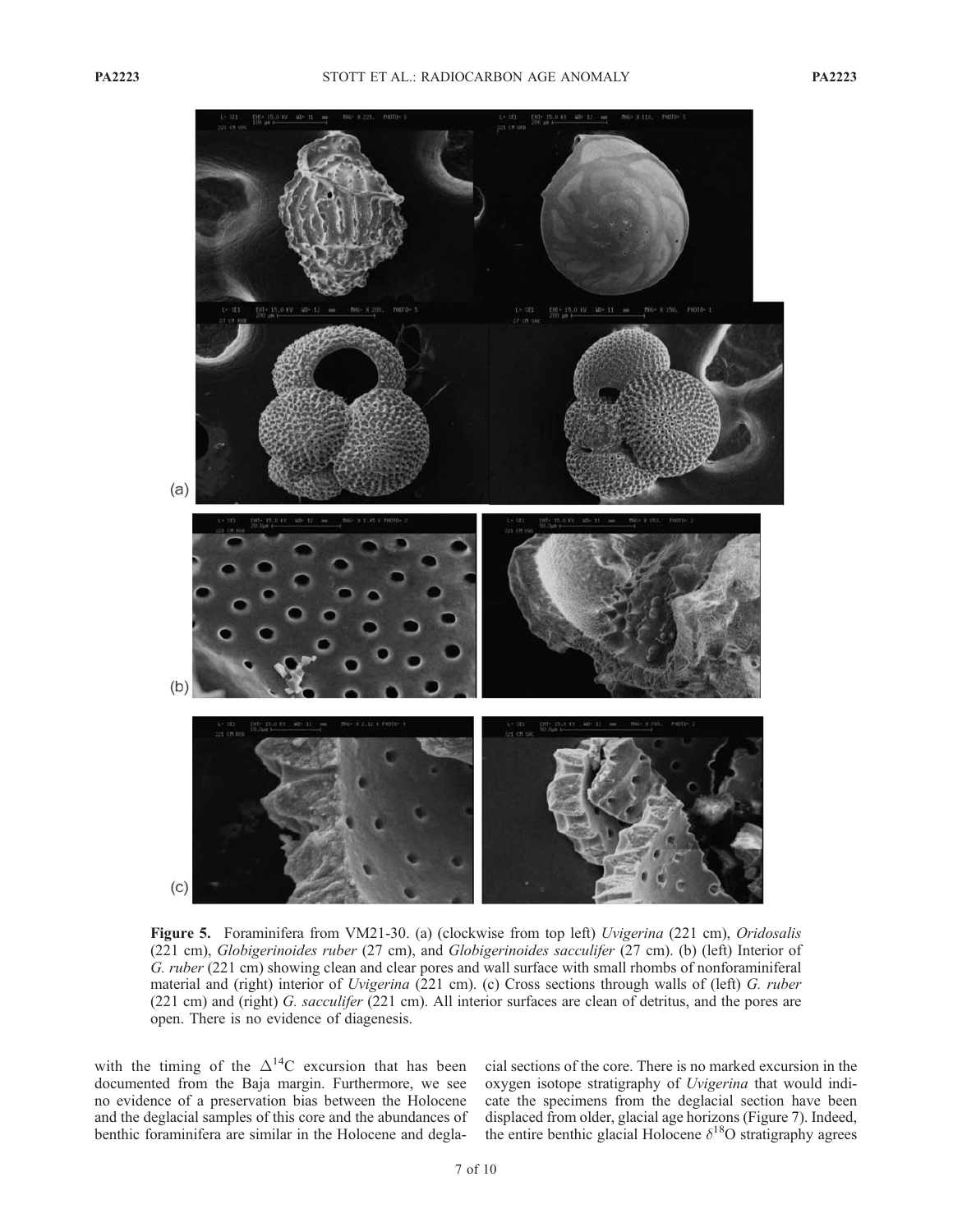

**Figure 6.** Benthic (red) and planktonic (blue) foraminiferal  $^{14}C$  ages for VM21-30. The  $^{14}C$  ages are plotted with no reservoir age correction.

very well with other Pacific records. Hence, even if the samples that do not have excellent  ${}^{14}C$  agreement among multiple species are excluded, we are still left with a suite of samples from the deglacial section of VM21-30 for which we find no basis to discount what appears to be a very large benthic-planktonic age differences during the deglaciation.

## 6. Intermediate Water  $\Delta^{14}$ C Anomaly During the Mystery Interval

[15] The available  ${}^{14}C$  data from the Pacific, including the new data presented here from VM21-30 presents us with a conundrum. On the one hand, the occurrence of a large increase in the benthic to planktonic  $^{14}$ C age difference in the deglacial section of VM21-30 coincides with the well defined excursion that was documented from the Baja margin. On the other hand, the magnitude of the benthicplanktonic age difference in the deglacial section of the VM21-30 core implies that intermediate water ages were many thousands of years older than they are today, and far older than those indicated by the Baja data. Because the benthic glacial Holocene  $\delta^{18}O$  stratigraphy agrees with other Pacific records, there is no indication that the deglacial benthic  $^{14}$ C values are an artifact of reworked, glacial age specimens (Figure 7). In fact, the reproducibility among different benthic and planktonic foraminiferal species from several deglacial samples is remarkable for a core with this sediment accumulation rate. Hence, we have to consider whether such old <sup>14</sup>C ages are an accurate reflection of intermediate water age during the deglaciation.

[16] One possible explanation for such anomalous deglacial benthic  $^{14}$ C ages could be that there was a pulse of methane injected into intermediate waters of the southeastern Pacific. As Broecker and Barker [2007] pointed out, the lack of evidence from ice core records of a large increase in

atmospheric methane during the deglacial Mystery Interval rules out any catastrophic releases, but perhaps a lesser injection of clathrate methane into intermediate waters of the south Pacific could have influenced the  $^{14}$ C content of dissolved  $CO<sub>2</sub>$  at intermediate water depth in the SE Pacific without affecting atmospheric CH<sub>4</sub> concentrations. However, to have decreased the  $\Delta^{14}$ C of the intermediate waters by several hundred per mil during the Mystery Interval would require adding on the order of 3000  $\mu$ mol/kg additional radiocarbon dead carbon to the  $\sim$ 2200  $\mu$ mol/kg of dissolved inorganic carbon present at intermediate depths in the southeast Pacific today. Such a large increase in dissolved CO2 would have produced a calcite dissolution spike and a large negative  $\delta^{13}$ C anomaly in benthic foraminiferal calcite since methane is depleted in  $^{13}$ C by as much as 50 to 90%. There is no evidence for either a dissolution spike or a large negative  $\delta^{13}$ C excursion in VM21-30 benthic foraminifera. The benthic  $\delta^{13}$ C stratigraphy of this core does exhibit a small,  $\sim 0.2\%$  decrease between 7 and 11 ka B.P., but these lower values occur after the  $\Delta^{14}$ C excursion.

[17] The majority of the  $\Delta^{14}$ C excursion that is evident in the intermediate layer of the eastern Pacific occurred during Heinrich event I (Figure 8). Modeling results [*Krebs and* Timmermann, 2007] suggest that a substantial weakening of the AMOC may have led to a reduction of Indonesian Throughflow. This finding has recently been confirmed with the NCAR CCSM3 glacial water hosing simulation (not shown). As demonstrated by idealized layer modeling studies of *McCreary and Lu* [2001], a substantial weakening of the Indonesian Throughflow leads to an intrusion of the North Pacific Intermediate Water (NPIW) into the tropical Pacific intermediate layers. In general, North Pacific Intermediate water is much older than SAMW and AAIW, although not so old as is implied by the benthic  $^{14}$ C anomaly in VM21-30. A switch to a NPIW-dominated regime in the eastern tropical Pacific would immediately explain a substantial aging of the intermediate water masses in the



Figure 7. The Uvigerina  $\delta^{18}O_{\text{VPDB}}$  from VM21-30.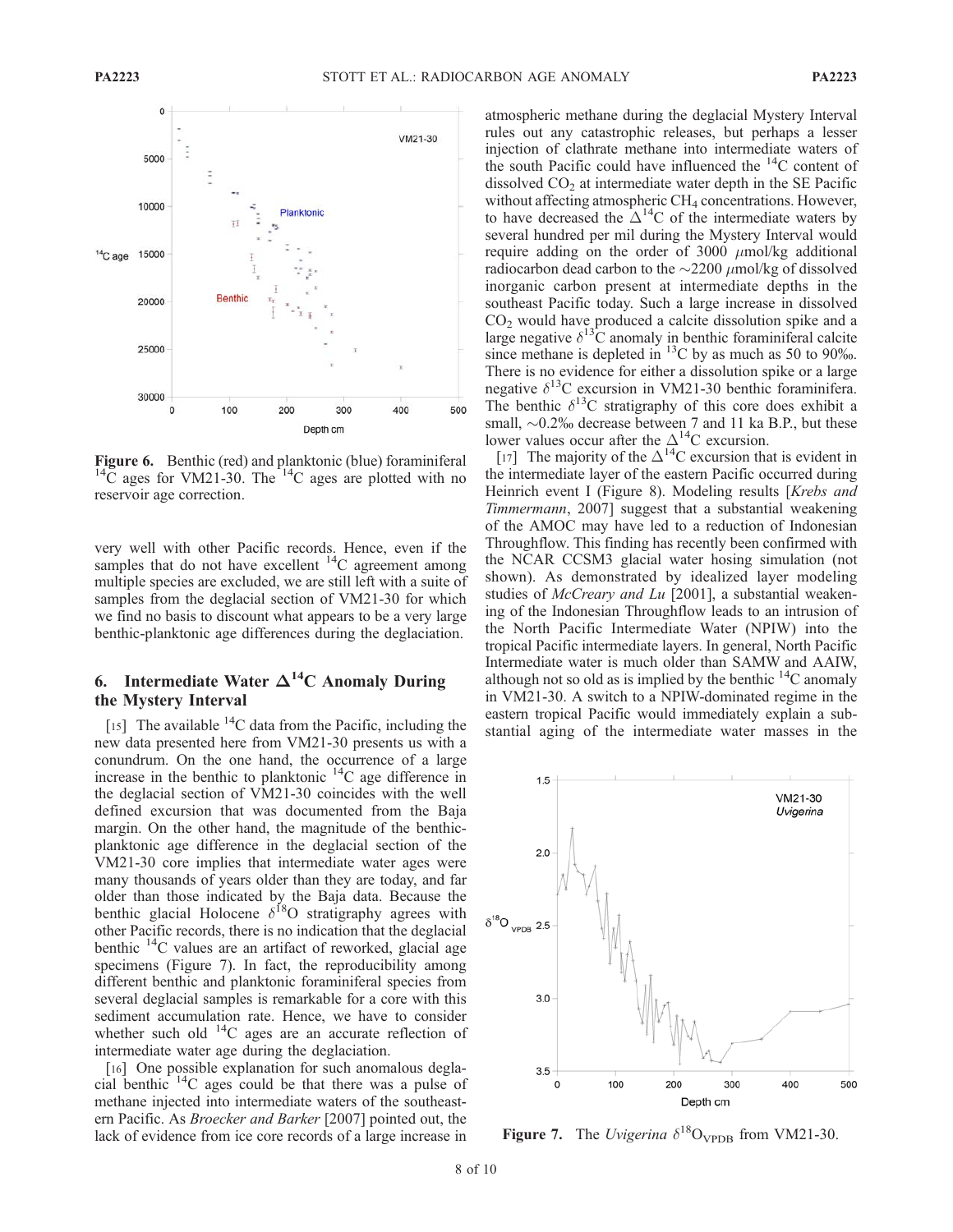

**Figure 8.** The  $\Delta^{14}$ C stratigraphies of eastern Pacific cores VM21-30 and MC19/GC31/PC08.

equatorial Pacific. Nonetheless, in order to explain the results presented here in terms of this scenario, the intermediate to deep waters in the North Pacific must have been significantly older prior to Heinrich event I than they are today.

[18] In recent studies of <sup>14</sup>C age differences for paired benthic and planktonic foraminifera from ODP887 (northwestern Pacific, 3647 m depth [Galbraith et al., 2007]) and core MR01-K03 from a water depth of 1366 m south of Hokkaido [Ahagon et al., 2003] indicate that LGM intermediate to deep waters were about 1000 years older than during Heinrich I. Neither of these records document water mass ages of up to 6000 years. On the other hand, Sikes et al. [2000] did present evidence for  $\sim$  5500 year old glacial deep water from a core taken east of New Zealand.

#### 7. Conclusions

[19] A number of studies have described the deglacial history of atmospheric  $CO<sub>2</sub>$  rise in relation to changing ocean ventilation dynamics, particularly in the Southern Ocean [de Boer et al., 2007; Keeling and Stephens, 2001;

#### References

- Adkins, J. F., et al. (2002a), The salinity, temperature, and  $\delta^{18}O$  of the glacial deep ocean, Science, 298(5599), 1769–1773, doi:10.1126/ science.1076252.
- Adkins, J. F., et al. (2002b), The temperature, salinity and  $\delta^{18}$ O of the LGM deep ocean, Geochim. Cosmochim. Acta, 66, A7.
- Ahagon, N., K. Ohkushi, M. Uchida, and T. Mishima (2003), Mid-depth circulation in the northwest Pacific during the last deglaciation: Evidence from foraminiferal radiocarbon ages, Geophys. Res. Lett., 30(21), 2097, doi:10.1029/2003GL018287.

Beck, J. W., et al. (2001), Extremely large variations of atmospheric $14C$  concentration during the last glacial period, Science, 292(5526), 2453 – 2458, doi:10.1126/ science.1056649.

- Blunier, T., and E. J. Brook (2001), Timing of millennial-scale climate change in Antarctica and Greenland during the last glacial period, Science, 291(5501), 109-112, doi:10.1126/ science.291.5501.109.
- Bond, G. C., and R. Lotti (1995), Iceberg discharges into the North Atlantic on millennial time scales during the last glaciation, Science,

Lamy et al., 2004; Marchitto et al., 2007; Pena et al., 2008; Toggweiler et al., 1991; Toggweiler, 2008]. The results we present for VM21-30 potentially provide an additional line of evidence to support a link between atmospheric  $CO<sub>2</sub>$  and ocean ventilation dynamics during deglaciation. The key to verifying the dynamical relationship between atmospheric  $CO<sub>2</sub>$  and ocean ventilation change lies in documenting the phasing of events during deglaciation and also identifying the actual reservoir for storage of  $CO<sub>2</sub>$  during the glacial. Progress is being made on the first count but the location of  $CO<sub>2</sub>$  storage within the ocean during the glacial remains elusive. The very old  $^{14}$ C ages documented in the VM21-30 core would imply that a reservoir of  $CO<sub>2</sub>$  was isolated in the ocean for many thousands of years. Around 19-16 ka ago major climatic reorganizations began in both the Northern and Southern Hemispheres. Whereas in the northern hemisphere Heinrich Event I began around 17 ka B.P. and led to the apparent weakening of the AMOC [McManus et al., 2004] and to enhanced ventilation of intermediate to deep layers in the North Pacific [Gebhardt et al., 2008; Sarnthein et al., 2007], there is compelling evidence [Stott et al., 2007, and references therein] that documents earlier warming at higher southern latitudes began around 19–18 ka B.P. This warming can be partly attributed to changes in the austral spring insolation (or equivalently to a lengthening of the summer season) leading to a decrease of austral spring and summer sea ice extent [Timmermann et al., 2009]. Changes near the springtime sea ice margin are likely to have affected temperatures in the main formation sites of AAIW, SAMW and CDW. These temperature changes would have propagated with some delay through the Pacific Ocean [Stott et al., 2007] perhaps contributing to the release of  $CO<sub>2</sub>$  from the ocean. But in the absence of evidence for a  $CO_2$ -rich, <sup>14</sup>C-depleted water masses in the deep Pacific, it remains an open question where the  $CO<sub>2</sub>$  was stored during the glacial and what triggered its release during the Mystery Interval.

[20] **Acknowledgments.** The authors would like to express appreciation to Miguel Rincon who assisted in all aspects of the sample preparations for this study. Support for this research was provided by NSF Ocean Sciences Marine Geology and Geophysics Program and Atmospheric Science Paleoclimatology Program grants to L. Stott. A. Timmermann was supported by a grant from the Atmospheric Sciences Paleoclimatology Program of the National Science Foundation and the Japan Agency for Marine-Earth Science and Technology through its sponsorship of the International Pacific Research Center. This is IPRC 579 and SOEST contribution 7617.

> $267(5200)$ ,  $1005 - 1010$ , doi:10.1126/ science.267.5200.1005.

- Bond, G., W. Broecker, S. Johnsen, J. McManus, L. Labeyrie, J. Jouzel, and G. Bonani (1993), Correlations between climate records from North Atlantic sediments and Greenland ice, Nature, 365, 143-147, doi:10.1038/ 365143a0.
- Bostock, H. C., B. N. Opdyke, M. K. Gagan, and L. K. Fifield (2004), Carbon isotope evidence for changes in Antarctic Intermediate Water circulation and ocean ventilation in the southwest Pacific during the last deglacia-